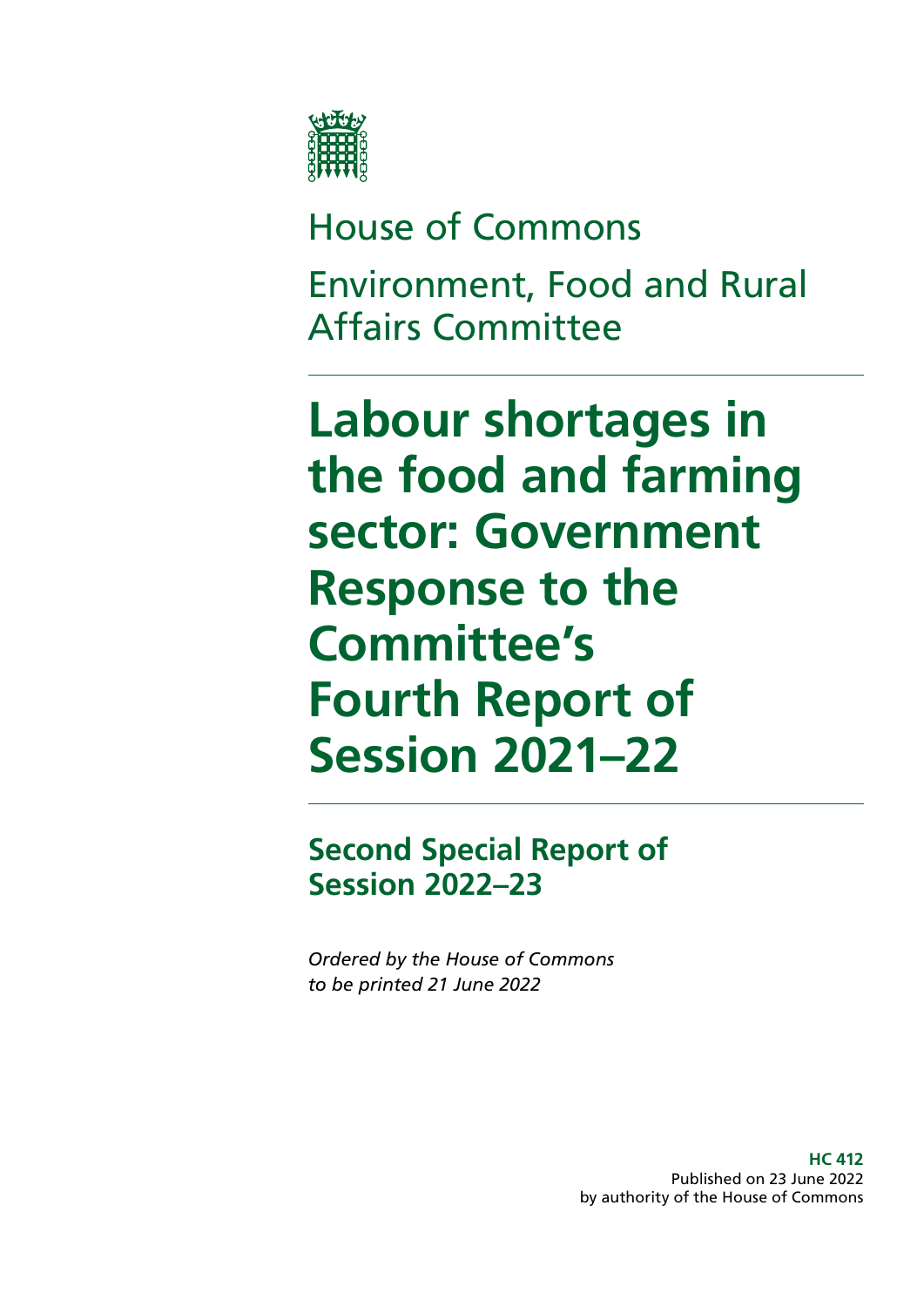## **The Environment, Food and Rural Affairs Committee**

The Environment, Food and Rural Affairs Committee is appointed by the House of Commons to examine the expenditure, administration, and policy of the Department for Environment, Food and Rural Affairs and associated public bodies

#### **Current membership**

[Sir Robert Goodwill MP](https://members.parliament.uk/member/1562/contact) (*Conservative, Scarborough and Whitby*) (Chair) [Kirtsy Blackman MP](https://members.parliament.uk/member/4357/contact) (*Scottish National Party, Aberdeen North*) [Ian Byrne MP](https://members.parliament.uk/member/4831/contact) (*Labour, Liverpool, West Derby*) [Geraint Davies MP](https://members.parliament.uk/member/155/contact) *(Labour (Co-op), Swansea West*) [Rosie Duffield MP](https://members.parliament.uk/member/4616/contact) (*Labour, Canterbury*) [Barry Gardiner MP](https://members.parliament.uk/member/146/contact) (*Labour, Brent North*) [Dr Neil Hudson MP](https://members.parliament.uk/member/4853/contact) (*Conservative, Penrith and The Border*) [Robbie Moore MP](https://members.parliament.uk/member/4861/contact) (*Conservative, Keighley*) [Mrs Sheryll Murray MP](https://members.parliament.uk/member/4100/contact) (*Conservative, South East Cornwall*) [Julian Sturdy MP](https://members.parliament.uk/member/4079/contact) (*Conservative, York Outer*) [Derek Thomas MP](https://members.parliament.uk/member/4532/contact) (*Conservative, St Ives*).

#### **Powers**

The Committee is one of the departmental select committees, the powers of which are set out in House of Commons Standing Orders, principally in SO No 152. These are available on the internet via [www.parliament.uk.](http://www.parliament.uk)

#### **Publications**

© Parliamentary Copyright House of Commons 2022. This publication may be reproduced under the terms of the Open Parliament Licence, which is published at [www.parliament.](https://www.parliament.uk/site-information/copyright-parliament/) [uk/site-information/copyright-parliament](https://www.parliament.uk/site-information/copyright-parliament/).

Committee reports are published on the [Committee's website](https://committees.parliament.uk/committee/52/environment-food-and-rural-affairs-committee) and in print by Order of the House.

#### **Committee staff**

Alexander Bellis (Committee Specialist), Ian Blair (Committee Operations Officer), Mark Doyle (Senior Media and Communications Officer), Andy French (Committee Specialist), Tim Jarrett (Second Clerk), Annabel Russell (Committee Operations Officer), Chloe Sawyers (Committee Operations Manager) and Ben Williams (Committee Clerk).

#### **Contacts**

All correspondence should be addressed to the Clerk of the Environment, Food and Rural Affairs Committee, House of Commons, London SW1A 0AA. The telephone number for general enquiries is 020 7219 1119; the Committee's email address is [efracom@parliament.](mailto:efracom%40parliament.uk?subject=) [uk.](mailto:efracom%40parliament.uk?subject=)

You can follow the Committee on Twitter using [@CommonsEFRA.](http://twitter.com/CommonsEFRA)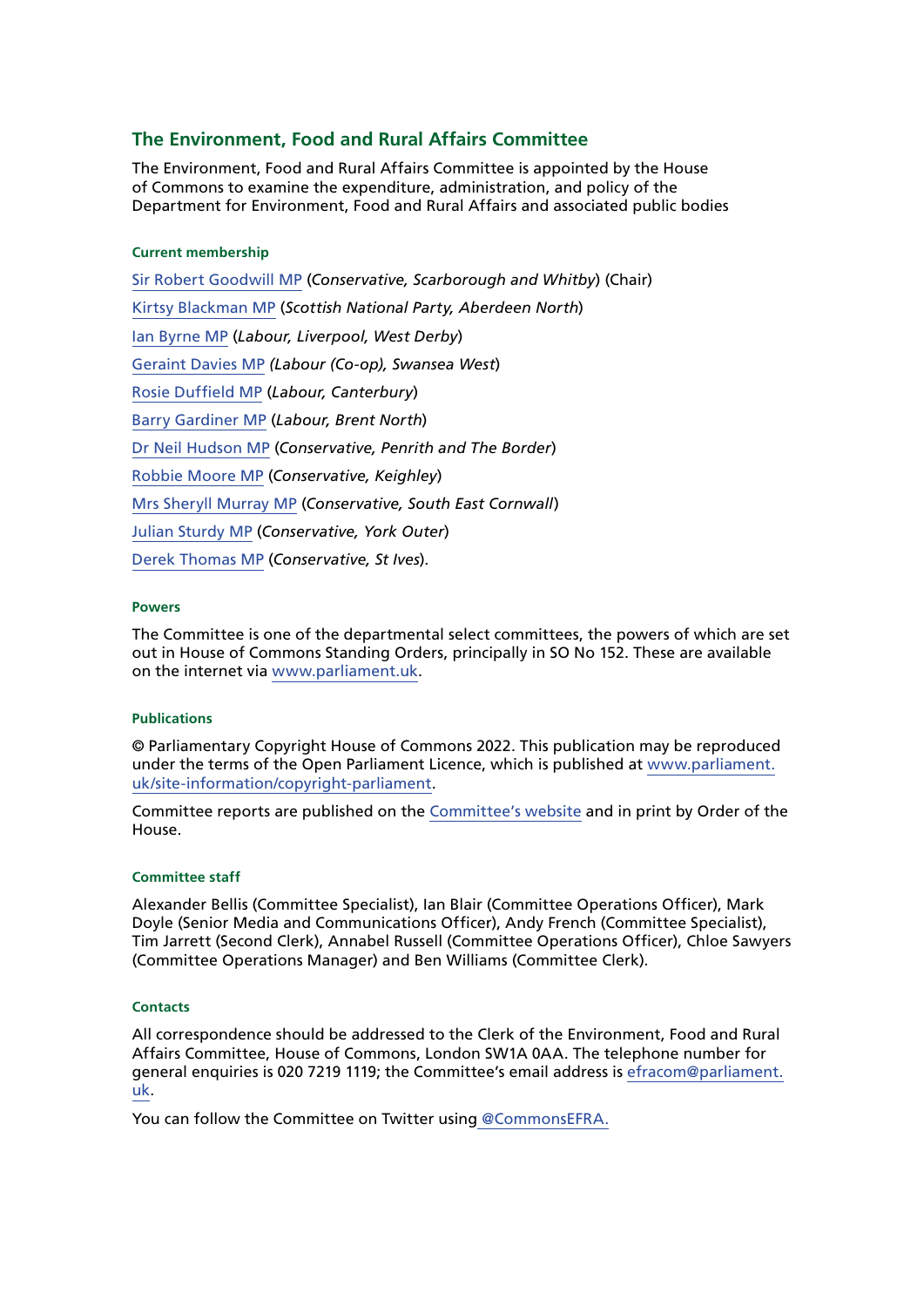## Second Special Report

The Committee published its Fourth Report of Session 2021–22, [Labour shortages in](https://publications.parliament.uk/pa/cm5802/cmselect/cmenvfru/713/report.html) [the food and farming sector](https://publications.parliament.uk/pa/cm5802/cmselect/cmenvfru/713/report.html) (HC 713), on 14 June 2022. The Government response was received on 14 June 2022 and is appended below.

## Appendix: Government Response

## **Introduction:**

The Government thanks the committee for its report into labour shortages in the food and farming sector. We welcome the opportunity to present a joint Home Office and Defra response to the report's recommendations.

It is a Government priority to enable an innovative, productive, and competitive food supply-chain, which invests in its people and skills. We are aware that there are both short and long-term challenges to recruiting across the food and farming sector, which has faced difficulty in securing sufficient labour in recent years. Despite this, the UK has a highly resilient food supply chain, which has coped well in responding to unprecedented challenges, including fluctuations in the supply of labour.

We have worked closely with industry and across Government over the past year to respond to labour shortages in affected sectors. We extended the Seasonal Worker route until 2024, delivered emergency, temporary visa schemes for the poultry, pork, and HGV food transportation sectors in response to specific challenges last autumn, and introduced an accompanying package of non-immigration measures to alleviate pressures in the pig sector, including Private Storage Aid and Slaughter Incentive Payment Schemes. We continue to closely monitor pressures in the food and farming sector and work closely across Government to ensure that the labour needs of the sector are understood.

The Committee made fourteen recommendations which the Government has addressed below. For reference, the recommendations provided by the EFRA Committee are presented in italic font and Government responses are listed directly below in non-italic font.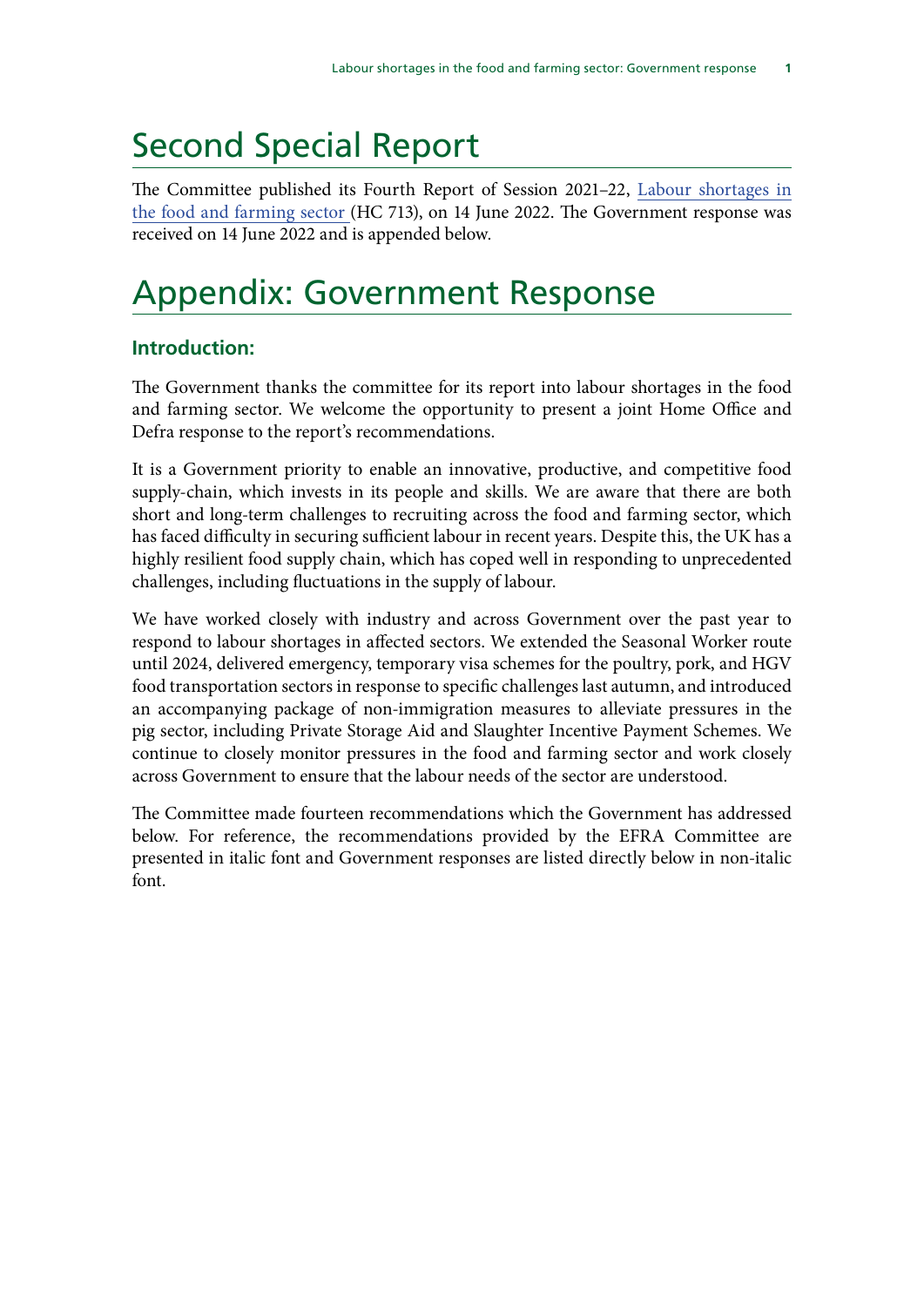## **Recommendations:**

### *Pig sector*

1. *Given the potential market failure represented by inherent inequity in sectoral contractual arrangements we call on the Secretary of State to use the powers under the Agriculture Act 2020 to intervene with measures aimed at providing support for pig farmers rather than pork processors. (Paragraph 21)*

2. *We also call for the Government's review of fairness in the pig supply chain to be taken forward as a matter of urgency and for the final report to be published before the end of July 2022. (Paragraph 21)*

The Government has worked closely with the pig industry to help them respond to the challenges caused by the pandemic, including the loss of exports to the Chinese market for certain pig processors, disruption to CO2 supplies, and a temporary shortage of labour in the processing sector.

We introduced a package of measures to help address the animal welfare implications of pigs backing up on farms including Private Storage Aid, Slaughter Incentive Payment Schemes and temporary visas for skilled butchers. Defra are also working with the Agriculture and Horticulture Development Board (AHDB) and other government departments to seek to both open new markets and to expand existing overseas markets. On 17 March 2022 Defra announced the opening of a new export market to Chile worth £20 million in the first 5 years of trade. The further extensions and amendments that Defra have recently made to the Private Storage Aid and Slaughter Incentive Payment Schemes have resulted in an increased uptake of both schemes, helping reduce the number of pigs backed up on farms.

Defra does not currently plan to introduce financial support measures for pig farmers. We believe that targeting our financial support on incentivising processors to slaughter more pigs, thereby reducing the backlog and the animal welfare impacts on farm is the most effective way of supporting farmers at this time. In recent months we have seen the backlog reduce from around 200,000 pigs at its highest point to around 25,000 currently.

Moreover, the Government is committed to tackling the unfairness that can exist in the agri-food supply chain. We are planning to launch a public consultation in Summer 2022 exploring how fairness and transparency can be improved in the pork sector. As part of this consultation process, we will gather opinions about the role and effect of market consolidation on the sector.

The Government will continue to work closely with the pork sector to discuss any supply chain issues and any actions taken will be developed alongside industry with the close involvement of stakeholders.

Minister Prentis has also chaired two roundtables – on 10 February and 3 March 2022 with pig industry representatives from across the UK to discuss the challenges that the sector has been facing in recent months.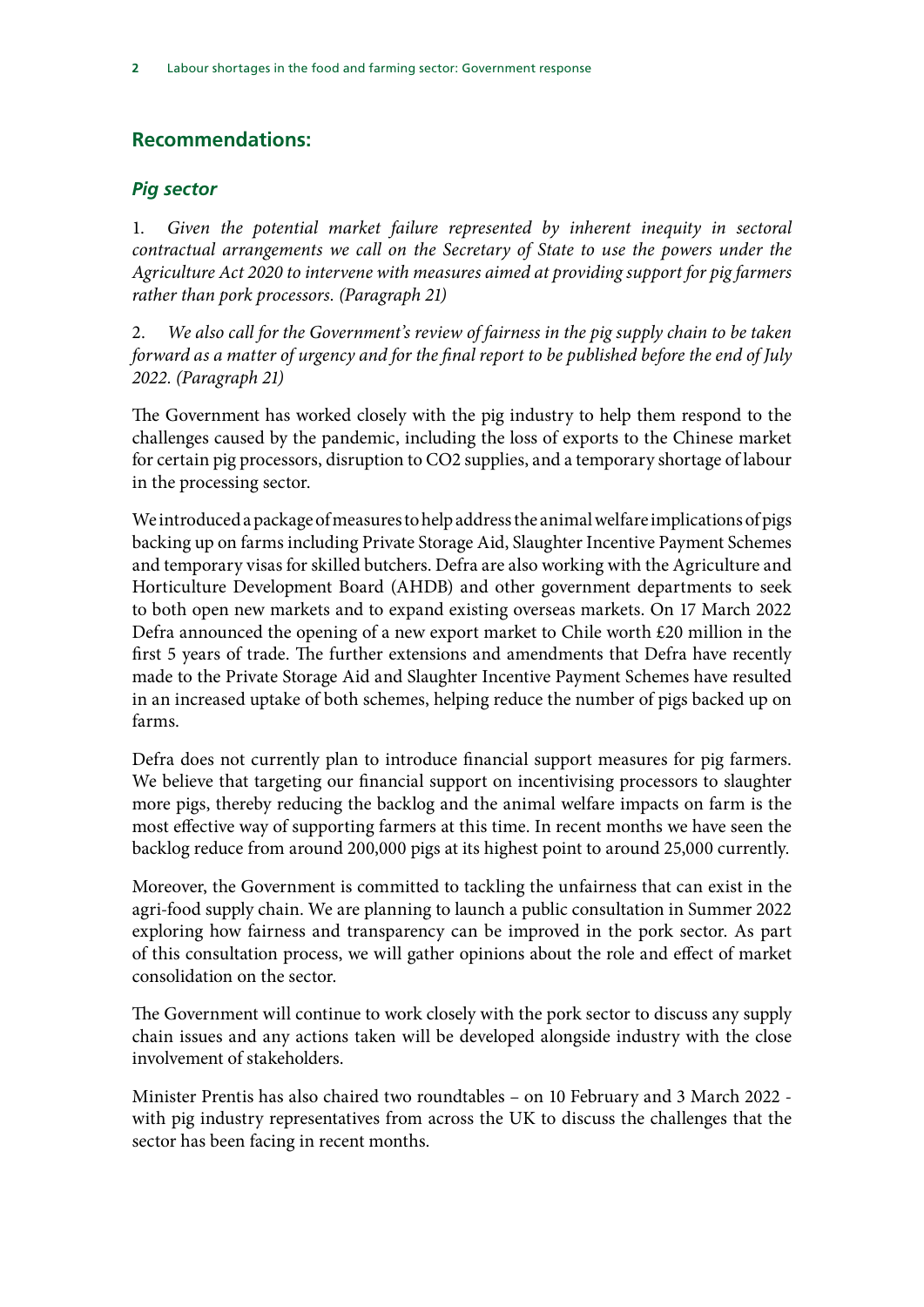#### *Temporary visa schemes*

3. *We do, however, welcome the fact that the Government was willing to introduce temporary short-term visa schemes for the food and farming sector but it should learn the lessons from the operation and performance of these schemes and apply them to any similar schemes that are needed in the future. We recommend that the Government must conduct a comprehensive lessons learned exercise on the operation and performance of the temporary visa schemes. This must be informed by meaningful engagement with the*  sector. The Government should publish the result of this study before the end of July 2022. *(Paragraph 32)*

The Government introduced temporary visa schemes for poultry workers, food-sector HGV drivers, and pork butchers in recognition of the unique circumstances facing the food and farming sector due to global supply chain pressures. We listened to the concerns of the sector and acted to alleviate what was a very tight labour market in the lead up to Christmas 2021. These schemes were in addition to several skilled roles in these sectors, including butchers, already being eligible since January 2021 to apply to come to the UK through the Skilled Worker route as part of the Points Based System.

The schemes were delivered as an emergency response to a number of short-term issues in the supply chain in the lead up to Christmas 2021 in the wake of the economy reopening post-pandemic, with Defra and the Home Office working closely to implement the schemes at pace. We utilised the existing framework of the Seasonal Worker route, which is a well-established route and has been subject to previous review, to successfully deliver these measures. There are no plans to undertake a formal lessons learned exercise for the temporary visa schemes.

The scheme had a positive impact on food supply. As noted in the committee's report, the poultry industry was able to access sufficient labour to meet peak Christmas trading demand in 2021 and credited the temporary visa scheme with this outcome. The reasons behind visa quotas not being met are likely to be complex and varied – including a decrease in the number of HGV drivers employed in other countries across the world during the pandemic and negative perceptions linked to pay and conditions. As the independent Migration Advisory Committee (MAC) outlined in their annual report from 2021, it could be that both sectors could do more to attract and retain British workers, particularly those who have not traditionally worked in those sectors, to help fill labour gaps.

We have been clear that temporary visas are not a long-term solution to labour shortages, and that businesses must make investments in the UK domestic workforce and automation to reduce their reliance on migrant labour. The Government agrees with the MAC's conclusions that "employers who are able to offer conditions that suit the greatest number of people are likely to be those who find it easiest to recruit staff."

The Government does not plan to re-introduce similar temporary visa schemes in the future.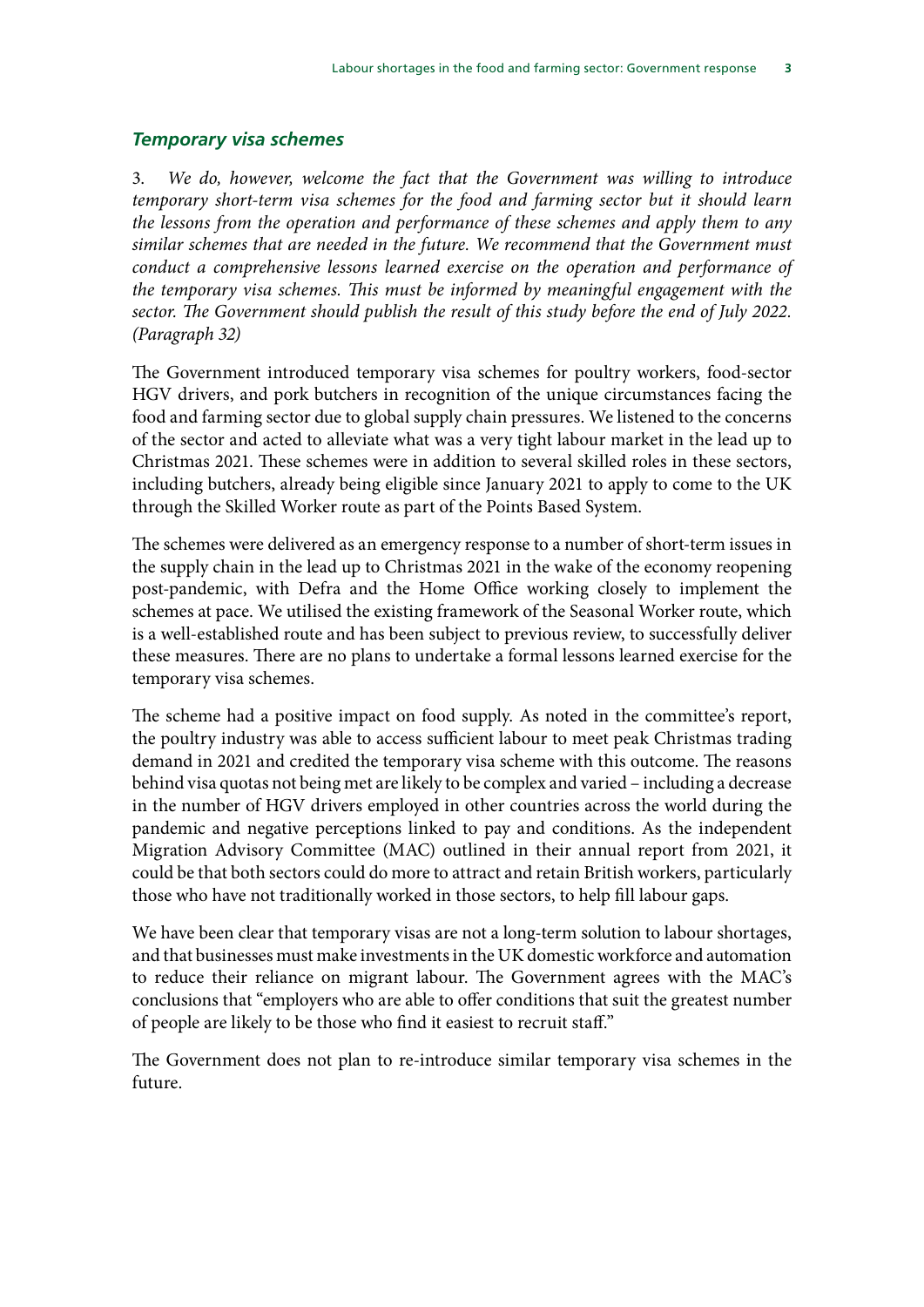## *Engagement with industry*

4. *We are concerned that, despite existing channels, the Government did not acknowledge the sector's mounting concerns about labour shortages earlier in 2021. The Government should not have been "waiting for the data" before taking any action. It should have had contingency plans to mitigate the fairly obvious risks and developed specific measures far sooner in response to first-hand accounts being provided by the sector. The whole of Government needs a step change in how it engages with industry, taking seriously the concerns they raise and acting promptly on them. As a first step in achieving this, we recommend that the Food Industry Resilience Forum should meet at least monthly throughout 2022 and 2023, for a senior Home Office official to attend, and for the Government to publish minutes of its meetings within a fortnight. (Paragraph 37)*

Defra maintains a collaborative relationship with industry which allows us to effectively respond to disruption. This was successfully demonstrated in response to unprecedented disruption to both supply and demand throughout the Covid-19 response.

Since March 2020, the Home Office has delivered an extensive, wide-reaching campaign and engagement programme targeting employers and other interested parties about the EU Settlement Scheme and new immigration system. As of mid-May 2022, the Home Office has delivered over 550 events reaching over 40,000 stakeholders. The agriculture and food supply sector has been present at many of the cross-sector events and the Home Office has also specifically led or participated in 17 agriculture or food supply sector focused events during this period.

Defra does not intend to stand up the Food Resilience Industry Forum regularly in response to labour shortages in the food and farming sector. Instead, Defra will continue to engage with industry through a range of stakeholder engagement and forums and to monitor any key pressures in the labour market. The Home Office will attend Defra forums to engage on immigration issues when relevant, alongside other departments, such as the Department for Education and Department for Work and Pensions to have a rounded discussion on workforce capacity issues. A Food Resilience Industry Forum can be stood up at short notice should the need arise.

## *Workforce data*

5. *We also recommend that the Government reviews the timeliness of the data it relies on and, in any reply to this Report, sets out what datasets it uses to monitor the sector, how regularly these are updated, and the time lag between the period covered by the data and data being received and examined by the Department (Paragraph 38).*

Defra monitors a range of data and intelligence sources to understand the labour market in the food and farming sector, including using quantitative and qualitative data from both Government and industry sources. Given the importance of seasonal labour in horticulture for bringing in the harvest, Defra monitors labour market data in this sector especially closely, working with the operators of the Seasonal Worker visa route to understand the number of seasonal workers in the UK.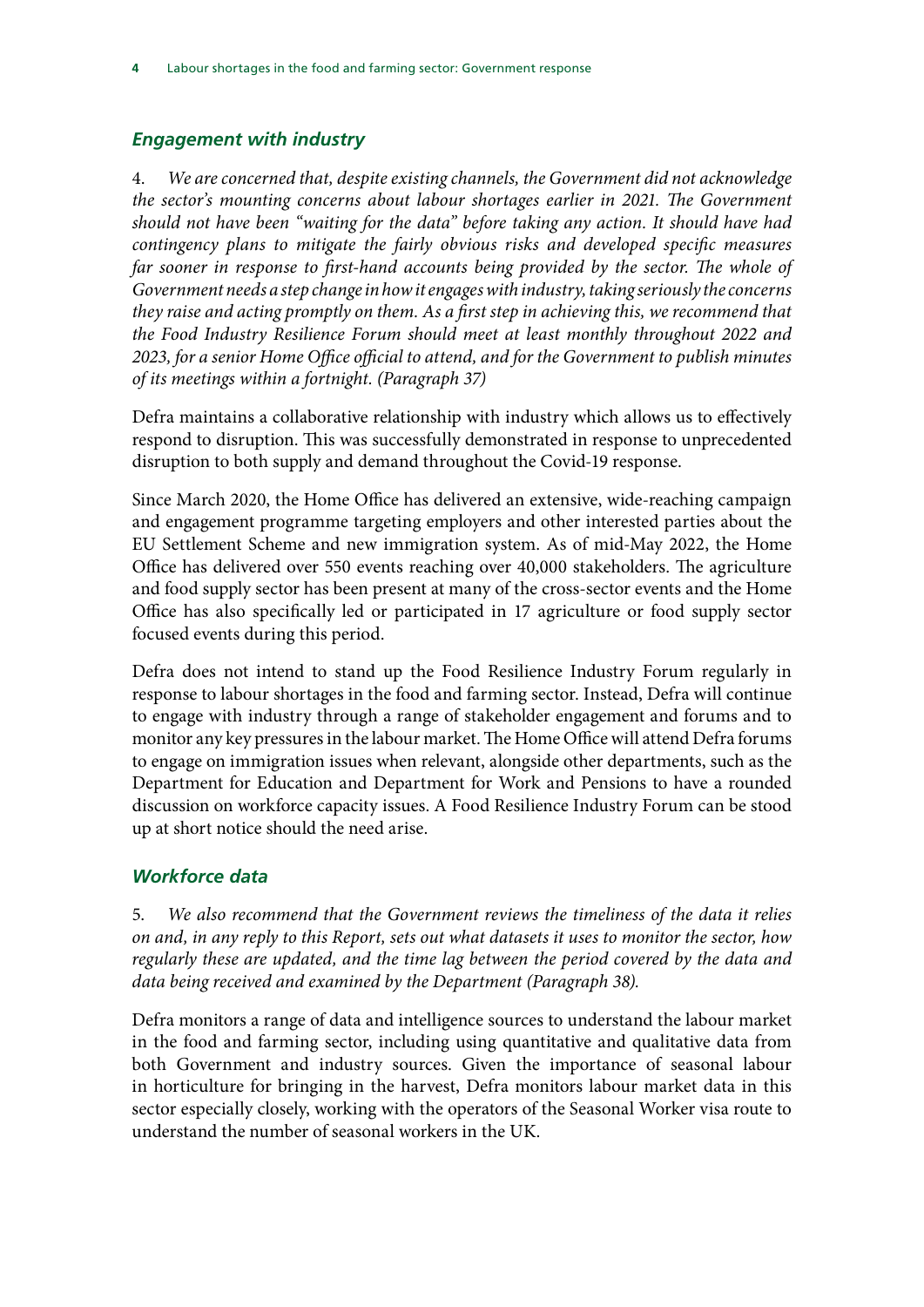However, we are aware of limitations with existing datasets on the wider food and farming workforce. In particular, many available datasets are aggregate in nature, making it difficult to be conclusive about the exact level of vacancies in some agricultural sectors. Defra will continue to take steps to improve its data collection and ensure that the clearest possible picture of the food and farming workforce is available to inform decision making.

#### *Skilled Worker route*

6. *We agree that migrant workers should have a reasonable understanding of English to allow them to communicate at work, integrate into their new communities, protect them from exploitation, and ensure health and safety at work. However, we do not believe this requires a blanket approach to the English language requirement, and that a more tailored approach could be taken to support the food and farming sector. The fact that the Minister for Safe and Legal Migration thought that the language level requirement was lower than it really is suggests to us that there should be some room for greater flexibility. Given the Minister for Safe and Legal Migration's position that Skilled Worker Visa applicants only need "basic conversational English", we recommend that the Home Office must immediately lower the English language requirement to a "basic user" level (either the A2 or A1 scale) of the Common European Framework of Reference for Languages for those Skilled Worker Visa roles in the food and farming sector. (Paragraph 49)*

The Government welcomes the Committee's recognition of the importance of English language ability in allowing workers to communicate at work, including in relation to health and safety, and to integrate and function in wider society. The importance of English language requirements, including for mitigating the risks of labour exploitation, has also been recognised repeatedly by the MAC.

As the Committee notes, the requirement is set at level B1 on the CEFR scale. This is the lowest level at which someone is considered to be an "independent user". As quoted in the Committee's report, speakers at B1 level are able to "understand the main points of clear standard input on familiar matters regularly encountered in work, school, leisure, etc." and "deal with most situations likely to arise whilst travelling in an area where the language is spoken". B1 is a basic conversational level and does not represent fluency. It is only once speakers reach B2 level they "can interact with a degree of fluency and spontaneity that makes regular interaction with native speakers quite possible". The Government believes B1 is the most appropriate level for skilled workers entering the UK and we have no plans to lower the requirement. The most recent published immigration statistics show that work visa applications are now back to pre-pandemic levels. Skilled Worker visas in 2021 were up 37,551 or 33% compared with 2019, which points to firms looking to hire overseas workers as being able to meet the various requirements of the Points Based System, including language requirements, in ever increasing numbers. We therefore do not accept this recommendation.

We note the comments in the report regarding occupational requirements. It is important to note skilled workers will additionally have to meet any regulatory requirements for the job they will be doing in the UK. For example, a doctor will need to meet the requirements for GMC registration, which includes an English language requirement equivalent to level C1. The B1 visa requirement is the baseline level required of all skilled workers, regardless of occupation. Given the importance in helping individuals to communicate in wider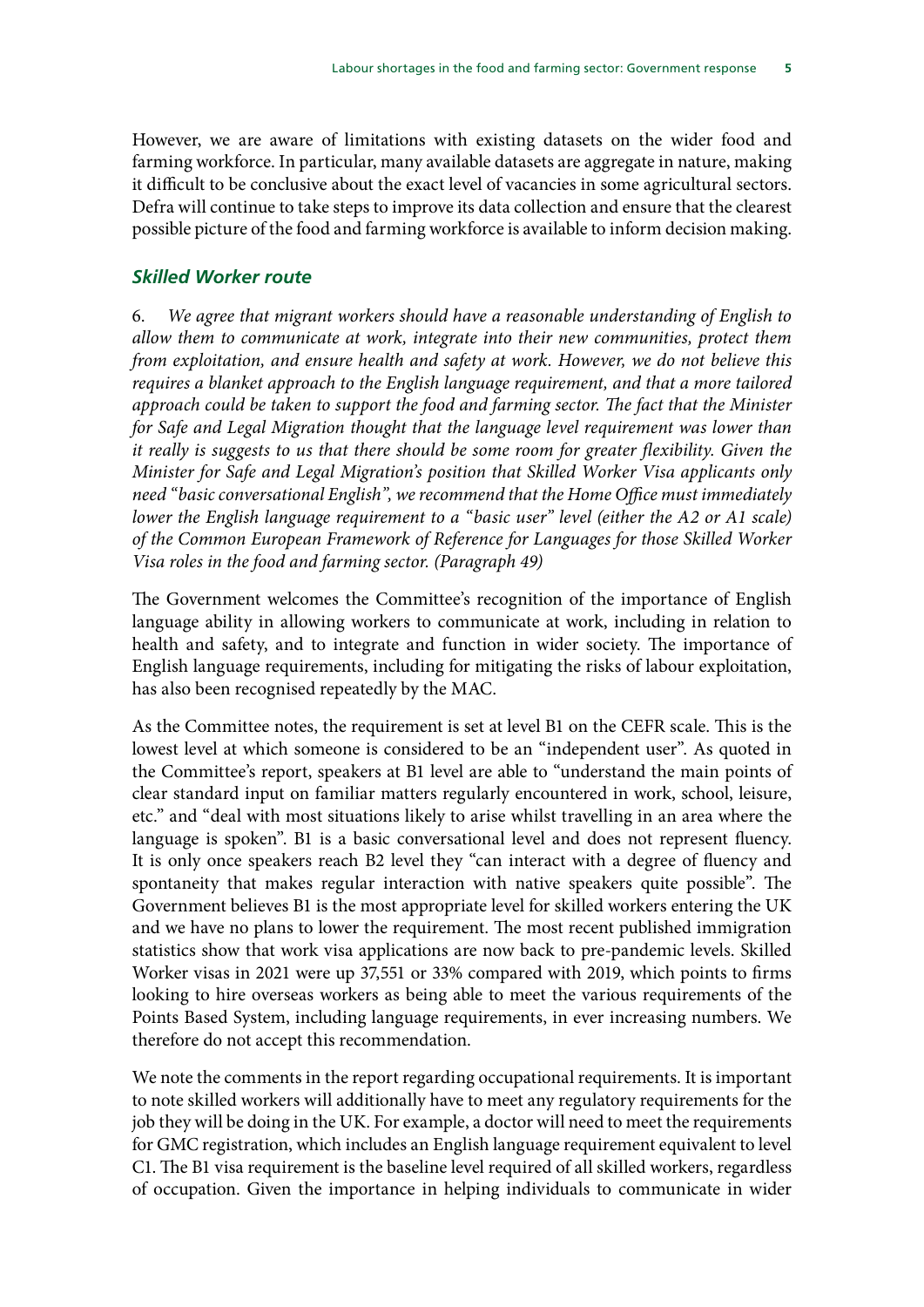society, as well as protect themselves from exploitation – factors which are important, whichever sector they work in – we do not consider there is a case for sector-based exceptions to the B1 requirement.

It is worth recognising that the Skilled Worker route is by no means the sector's only option for additional recruitment. Beyond the Points Based System there is the UK labour market which includes UK workers and migrants with general work rights. These workers do not have to meet the salary, skill or English language requirements and the pool is widening, with over 6.5 million applications to our hugely successful EU Settlement Scheme and with the Ukrainian visa schemes becoming fully operational.

7. *We are disappointed that the Home Office Minister for Safe and Legal Migration refused to recognise that businesses recruiting overseas labour face costs far in excess of the visa application charges. We were not satisfied with the Minister's response when he refused to accept this fact. We reiterate our previous recommendation that the Government must urgently consult with the sector to establish what additional costs businesses face when applying for visas for vital overseas labour and to develop an action plan to minimise bureaucratic barriers and process costs. We call on the Government to publish a report and action plan within six months of the publication date of this Report. (Paragraph 52)*

The cost of applying for a sponsor licence is £536 for small employers and £1,476 for large employers. The Immigration Skills Charge is also reduced (to £364/year) for small employers. The other immigration-related costs quoted in Table 3 of the report are accurate, other than a recent slight uplift in the Skilled Worker visa fee from £610 to £625.

The Home Office fees (being the sponsor licence application fee, the certificate of sponsorship fee and the visa application fee) make up less than 10% of the £425,050 total stated in Table 3. Income from these fees charged plays a vital role in the Home Office's ability to run a sustainable Migration and Borders system. Any income generated above the estimated unit cost of administering an application contributes to funding the wider operation of the system, but the system also still requires some funding through general taxation.

Fees are set taking account of the charging powers provided by Section 68(9) of the Immigration Act 2014, which include the ability to set fees based on: the cost of processing the application, the benefits and entitlements provided by a successful application and the wider cost of the Migration and Borders system. Full details can be reviewed via the following link:<http://www.legislation.gov.uk/ukpga/2014/22/section/68.>

As well as these fees, the Home Office also collects funds raised by the Immigration Skills Charge, which is provided to the consolidated fund and supports DfE's skills programmes, and the Immigration Health Surcharge, which supports the NHS. It was a manifesto pledge of this Government to increase the health surcharge to ensure it covers the full cost of use. The £624 charge compares favorably with other countries, which often require migrant workers to take out private health insurance. Temporary workers who come to the UK for six months or less are not required to pay the charge. The Immigration Skills Charge is intentionally designed to act as a cost incentive, to encourage employers to consider training and development of resident workers over recruiting migrant workers.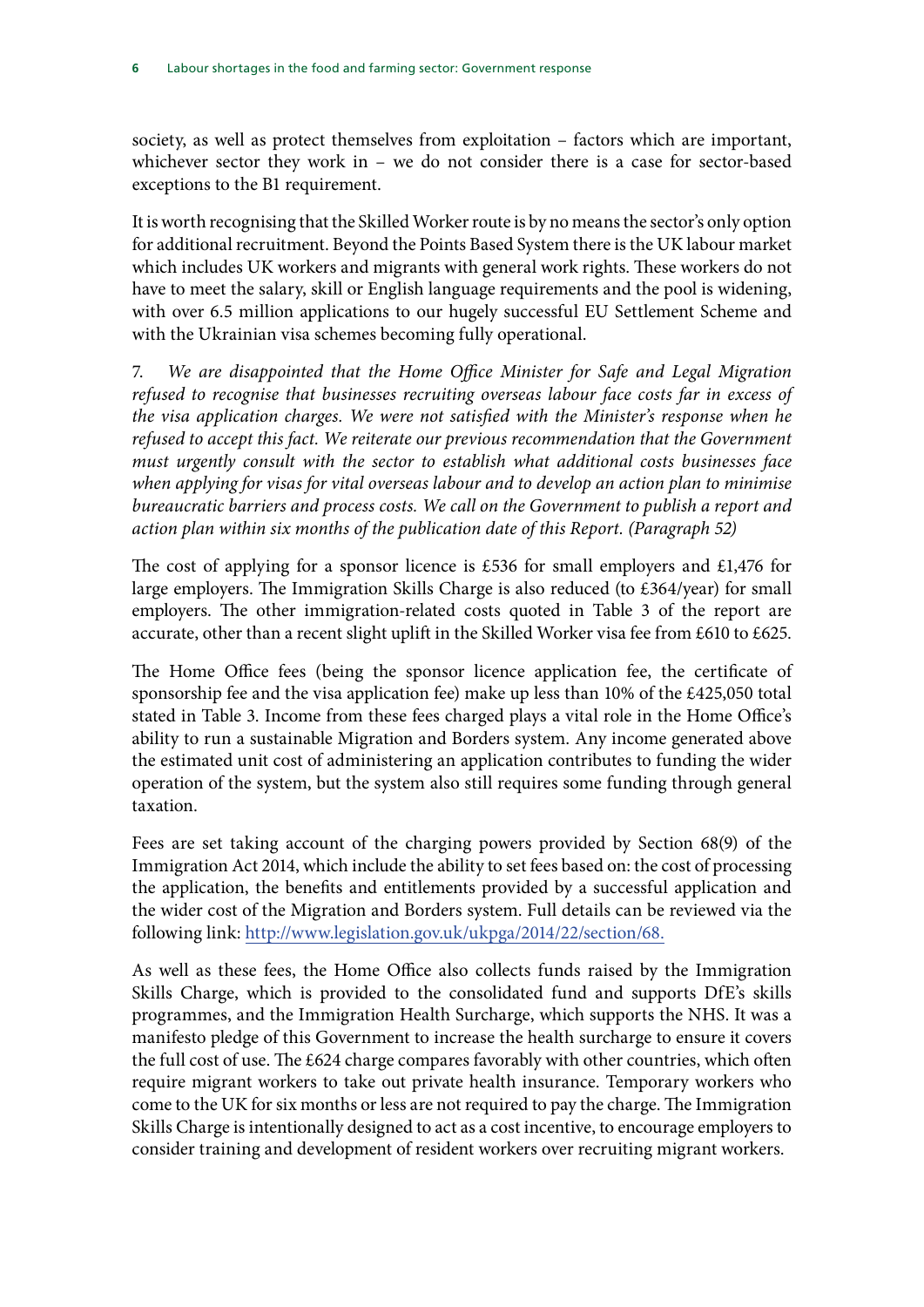#### *Shortage Occupation List*

8. *We recommend that the Government immediately add the food and farming roles that were contained in its MAC's September 2020 recommendations to the SOL. (Paragraph 59)*

9. *We also recommend that the MAC use its power to initiate its own inquiries to review the labour needs of the food and farming sector. (Paragraph 59)*

There are two main benefits of a job appearing on the Shortage Occupation List (SOL), which is just one option for scoring additional points in the Skilled Worker route. Firstly, these roles benefit from reduced visa fees. Secondly, lower salary thresholds are in place with an absolute minimum of £20,480 per year. As noted in the committee's report, butchers, for example, are frequently already paid above the standard £25,600 threshold for Skilled Workers, and so do not need the additional points they would score from being on the SOL. An occupation on the SOL does not mean the wider requirements of the Skilled Worker route are disapplied, including the English language requirement and skill thresholds. Inclusion may, in some cases, be counterproductive if it stifles the wage growth needed to address shortages in the longer term.

The Minister for Safe and Legal Migration wrote to the Chair of the MAC in March 2021, setting out the Government's decision not to make wide scale changes to SOL relating to medium-skilled occupations at that time. Jobs such as meat hygiene inspectors, skilled horticulture workers, butchers, poultry dressers and veterinary nurses had only recently become eligible for Skilled Worker visas. The Government considered it was important to see the impact of this huge expansion in eligibility, as well as how the labour market recovered from the Covid-19 pandemic, before making further changes.

It is now clear the labour market has recovered much better than anyone had expected. Given the UK's recent emergence from the pandemic, the Government agrees the time may now be right to revisit the SOL but does not agree with the recommendation to immediately make the changes the MAC recommended back in 2020. Those recommendations were based on evidence which is now two years old and largely garnered before the Skilled Worker route was launched or the medium-term impacts of the Covid-19 pandemic were known. The Government therefore intends to commission the MAC to review the SOL again later this year, so any changes to it can be based on the latest available evidence. We strongly encourage the sector to engage with the MAC on this review.

The MAC is independent, and its terms of reference enable it to engage in work of its choosing and to comment on the operation of any aspect of the immigration system. It is, however, sponsored by the Home Office and its workplan is largely determined by commissions from the Government. We note the Chair of the MAC has written to the committee, outlining the MAC's intention to consider the food and farming sector as part of its wider SOL review, rather than leading an independent review into the sector. We would encourage the sector to submit evidence to the MAC through the call for evidence for this review.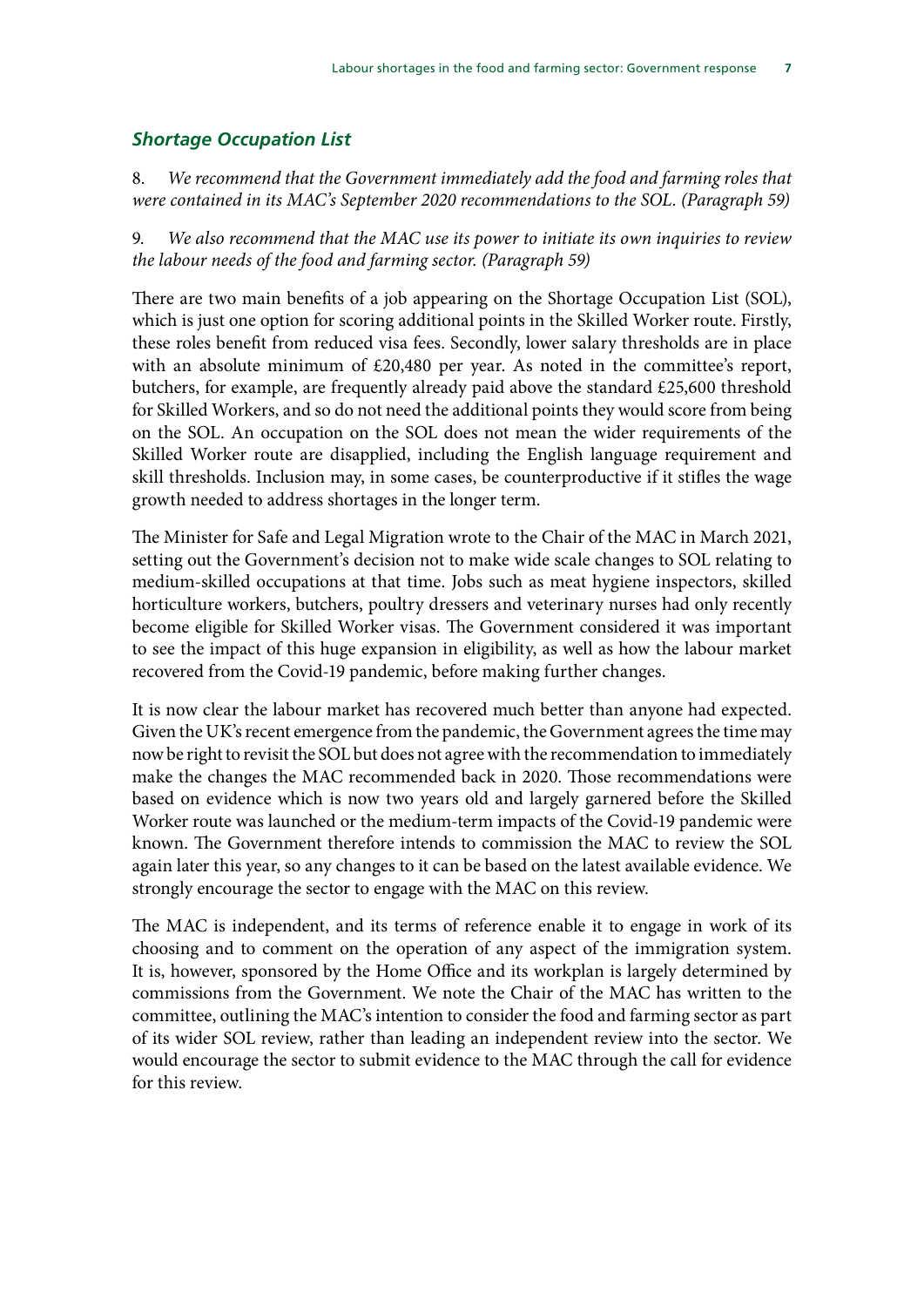### *Seasonal Worker visa route*

10. *We welcome some of the reforms that Government has made to the Seasonal Workers Pilot, including accepting our recommendation that the scheme is extended to the ornamental sector and the provisional announcement of the number of Seasonal Worker Visas for 2022 through to 2024. Given the expansion of the SWP scheme to include ornamentals, we recommend that the Government should immediately make available the additional 10,000 visas. (Paragraph 68)*

11. *The Government should publish monthly updates on the seasonal labour market to create an evidence base for whether further visas should be issued. (Paragraph 68)*

12. *The Home Office must also engage closely with the sector to ensure a smooth flow of seasonal workers and to make sure that UK Visas and Immigration is resourced to swiftly process Seasonal Worker Visas. (Paragraph 68)*

13. *We also call on the Government to make the Seasonal Workers Pilot a permanent scheme and for it to commit to announcing the number of visas that will be available under the scheme on a rolling five-year basis. (Paragraph 69)*

On 24 December 2021, the government announced that the Seasonal Worker route would be extended through to 2024, allowing overseas workers to come to the UK for up to six months to harvest both edible and ornamental crops. An evidence-based decision on the future of the visa route will be made in 2024.

As announced in the Government Food Strategy, the government will release the additional provision of 10,000 visas under the Seasonal Worker Visa Route, with 2,000 of these going to the poultry sector. This means that in total 40,000 visas will be made available for seasonal workers in 2022, providing labour for food businesses across the UK.

The Home Office already publishes regular updates on the number of visas issued through the Seasonal Worker route via the Quarterly Immigration Statistics, which can be found here: [Immigration statistics quarterly release - GOV.UK \(www.gov.uk\).](https://gbr01.safelinks.protection.outlook.com/?url=https%3A%2F%2Fwww.gov.uk%2Fgovernment%2Fcollections%2Fimmigration-statistics-quarterly-release&data=05%7C01%7CLauraJayne.Palmer1%40homeoffice.gov.uk%7C722963d3fea64446645d08da2d160644%7Cf24d93ecb2914192a08af182245945c2%7C0%7C0%7C637871869857825194%7CUnknown%7CTWFpbGZsb3d8eyJWIjoiMC4wLjAwMDAiLCJQIjoiV2luMzIiLCJBTiI6Ik1haWwiLCJXVCI6Mn0%3D%7C3000%7C%7C%7C&sdata=fnXQtQ8WXzRlaSOh9mBqyJrKCXoQML%2Br1N%2Bd5LCoZtI%3D&reserved=0) The Government does not intend to publish more frequent statistical updates on the Seasonal Worker route.

As noted by the Committee, the number of visas will be tapered from 2023, to account for an increased focus on UK resident workers and automation. Defra will bring forward further proposals in due course on additional ways to support the sector, as well as progressing recommendations from the automation review.

We are confident in the supply of seasonal labour through the Seasonal Worker route.

## *Longer term solutions*

14. *In the longer term, we agree with the Government that the sector needs to shift its focus away from immigration and toward domestic workers and technological innovation and development. While not able to deliver results overnight, a greater focus on the development and deployment of technology combined with attractive educational and vocational training packages to attract British-based workers could reduce the sector's dependence on overseas labour. It is vital that the Government works with the sector to develop a sustainable*  labour plan to make the most of these opportunities and potential. The Government must